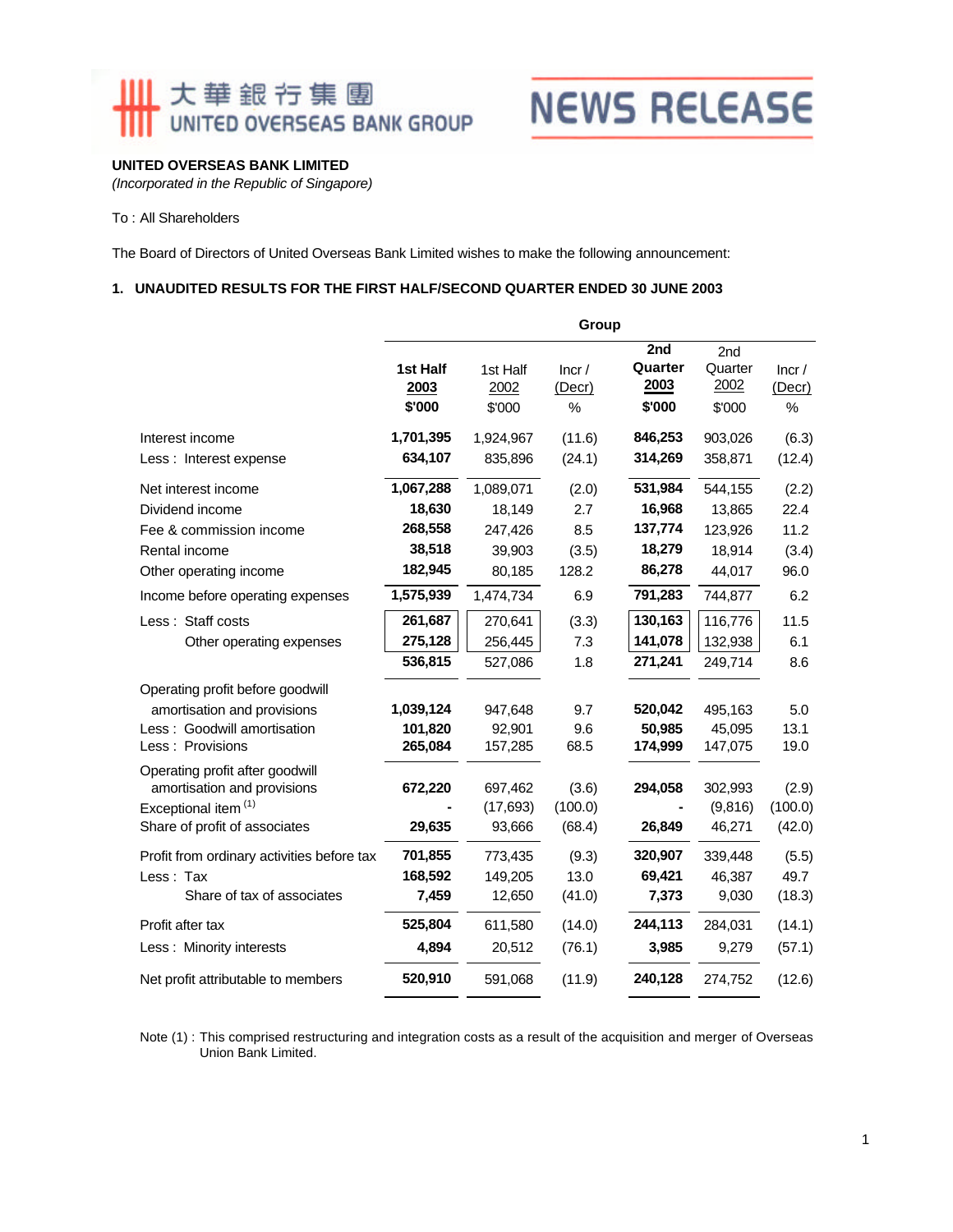## Ⅲ 大華銀行集團 UNITED OVERSEAS BANK GROUP

## **NEWS RELEASE**

#### **UNITED OVERSEAS BANK LIMITED**

*(Incorporated in the Republic of Singapore)*

#### **2. SELECTED BALANCE SHEET DATA**

|     |                                                                                                   | Group               |                     |                     | <b>Bank</b>                   |                     |                     |  |
|-----|---------------------------------------------------------------------------------------------------|---------------------|---------------------|---------------------|-------------------------------|---------------------|---------------------|--|
|     |                                                                                                   | 30-Jun-03<br>\$'000 | 31-Dec-02<br>\$'000 | 30-Jun-02<br>\$'000 | $30 - Jun-03^{(2)}$<br>\$'000 | 31-Dec-02<br>\$'000 | 30-Jun-02<br>\$'000 |  |
| (a) | Assets                                                                                            |                     |                     |                     |                               |                     |                     |  |
|     | <b>Total Assets</b>                                                                               | 107,894,094         | 107,469,421         | 109,095,725         | 93,758,937                    | 93,225,652          | 90,269,650          |  |
|     | Loans and advances including                                                                      |                     |                     |                     |                               |                     |                     |  |
|     | trade bills (non-bank customers) <sup>(3)</sup>                                                   | 59,759,791          | 58,884,007          | 59,288,923          | 51,234,220                    | 49,956,235          | 47,882,591          |  |
| (b) | Liabilities                                                                                       |                     |                     |                     |                               |                     |                     |  |
|     | Deposits (non-bank customers)                                                                     | 66,827,723          | 67,918,581          | 68,079,366          | 57,593,743                    | 57,931,265          | 54,474,356          |  |
|     | Total deposits including                                                                          |                     |                     |                     |                               |                     |                     |  |
|     | bankers' deposits                                                                                 | 85,568,571          | 87,220,639          | 87,950,673          | 76,067,338                    | 77,319,593          | 74,158,290          |  |
|     | Subordinated debts (unsecured) <sup>(4)</sup>                                                     |                     |                     |                     |                               |                     |                     |  |
|     | - Due after one year                                                                              | 3,049,896           | 1,294,399           | 2,735,247           | 3,049,896                     | 1,294,399           | 2,735,247           |  |
|     | Other debts issued                                                                                |                     |                     |                     |                               |                     |                     |  |
|     | - Due within one year (secured) <sup>(5)</sup>                                                    | 969,911             | 852,411             | 518,058             |                               |                     |                     |  |
|     | - Due after one year (unsecured)                                                                  | 261,689             |                     |                     | 261,689                       |                     |                     |  |
| (c) | Capital and reserves                                                                              |                     |                     |                     |                               |                     |                     |  |
|     | Issued and paid-up capital                                                                        | 1,571,612           | 1,571,603           | 1,571,568           | 1,571,612                     | 1,571,603           | 1,571,568           |  |
|     | Total shareholders' funds                                                                         | 12,909,719          | 12,652,638          | 12,767,601          | 11,522,401                    | 11,284,098          | 10,733,679          |  |
| (d) | Net asset value per ordinary<br>share based on issued share<br>capital as at end of the financial | 8.21                | 8.05                | 8.12                | 7.33                          | 7.18                | 6.83                |  |
|     | period (\$)                                                                                       |                     |                     |                     |                               |                     |                     |  |

Note (2) : Industrial & Commercial Bank Limited and Overseas Union Trust Limited were merged into the Bank on 28 August 2002 and 28 April 2003 respectively. Hence, the balances as at 30 June 2003 reflected those of the merged entity.

Note (3) : Net of cumulative provisions.

Note (4): Comprised the S\$1,300,000,000 4.95% Subordinated Notes due 2016 Callable with Step-up in 2011, and US\$1,000,000,000 4.50% Subordinated Notes due 2013.

Note (5) : These debts are issued by the special purpose entity ("SPE"), Archer 1 Limited, and secured by a first floating charge in favour of the trustee on all assets of the SPE.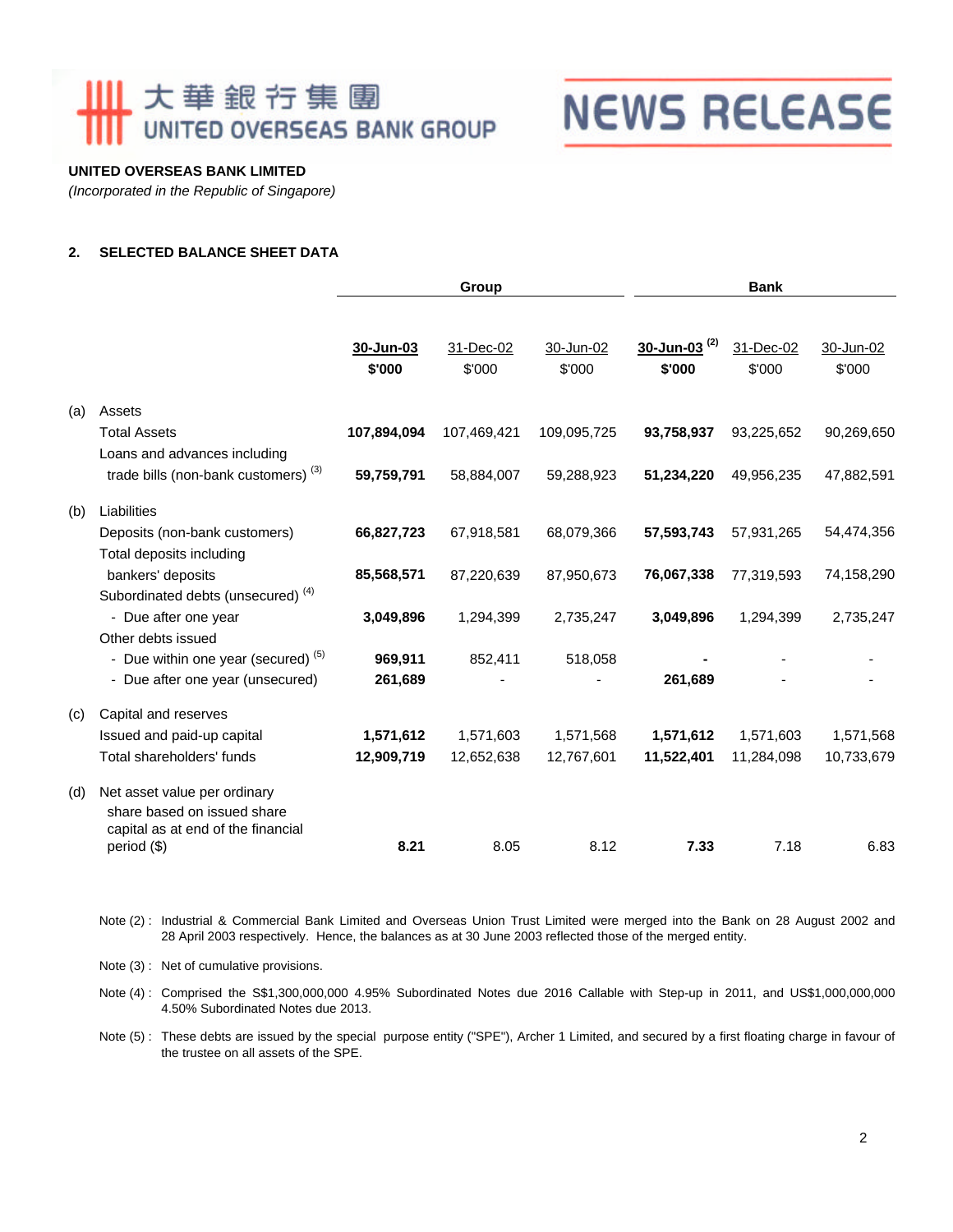## Ⅲ 大華銀行集團 UNITED OVERSEAS BANK GROUP

# **NEWS RELEASE**

#### **UNITED OVERSEAS BANK LIMITED**

*(Incorporated in the Republic of Singapore)*

#### **3. OTHER INFORMATION**

| Group                      |                            |                      |                                  |                                              |                            |
|----------------------------|----------------------------|----------------------|----------------------------------|----------------------------------------------|----------------------------|
| 1st Half<br>2003<br>\$'000 | 1st Half<br>2002<br>\$'000 | Incr/<br>(Decr)<br>% | 2nd<br>Quarter<br>2003<br>\$'000 | 2 <sub>nd</sub><br>Quarter<br>2002<br>\$'000 | lncr/<br>$($ Decr $)$<br>% |
| 52,556                     | 61,043                     | (13.9)               | 26,823                           | 27,727                                       | (3.3)                      |
|                            |                            |                      |                                  |                                              |                            |
| 8.1                        | 9.2                        | (12.0)               | 7.4                              | 8.6                                          | (14.0)                     |
| 9.7                        | 10.6                       | (8.5)                | 9.0                              | 10.0                                         | (10.0)                     |
|                            |                            |                      |                                  |                                              |                            |
| 66.3                       | 75.2                       | (11.8)               | 61.1                             | 69.9                                         | (12.6)                     |
| 66.3                       | 75.2                       | (11.8)               | 61.1                             | 69.9                                         | (12.6)                     |
|                            |                            |                      |                                  |                                              |                            |

(d) The financial statements for the first half ended 30 June 2003 have been prepared in accordance with the same accounting policies and methods of computation as those adopted in the audited financial statements for the year ended 31 December 2002.

(e) Details of new shares of the Bank are as follows:

| Particulars of Issue                              | No. of new shares<br>issued between<br>1-Apr-03 and<br>30 Jun 03 | No. of new shares<br>that would have been issued<br>upon the exercise of all<br>outstanding options |              |  |  |
|---------------------------------------------------|------------------------------------------------------------------|-----------------------------------------------------------------------------------------------------|--------------|--|--|
|                                                   |                                                                  | At 30-Jun-03                                                                                        | At 30-Jun-02 |  |  |
| Exercise of UOB Executive<br><b>Share Options</b> | 9,000                                                            | 4,275,000                                                                                           | 2,591,000    |  |  |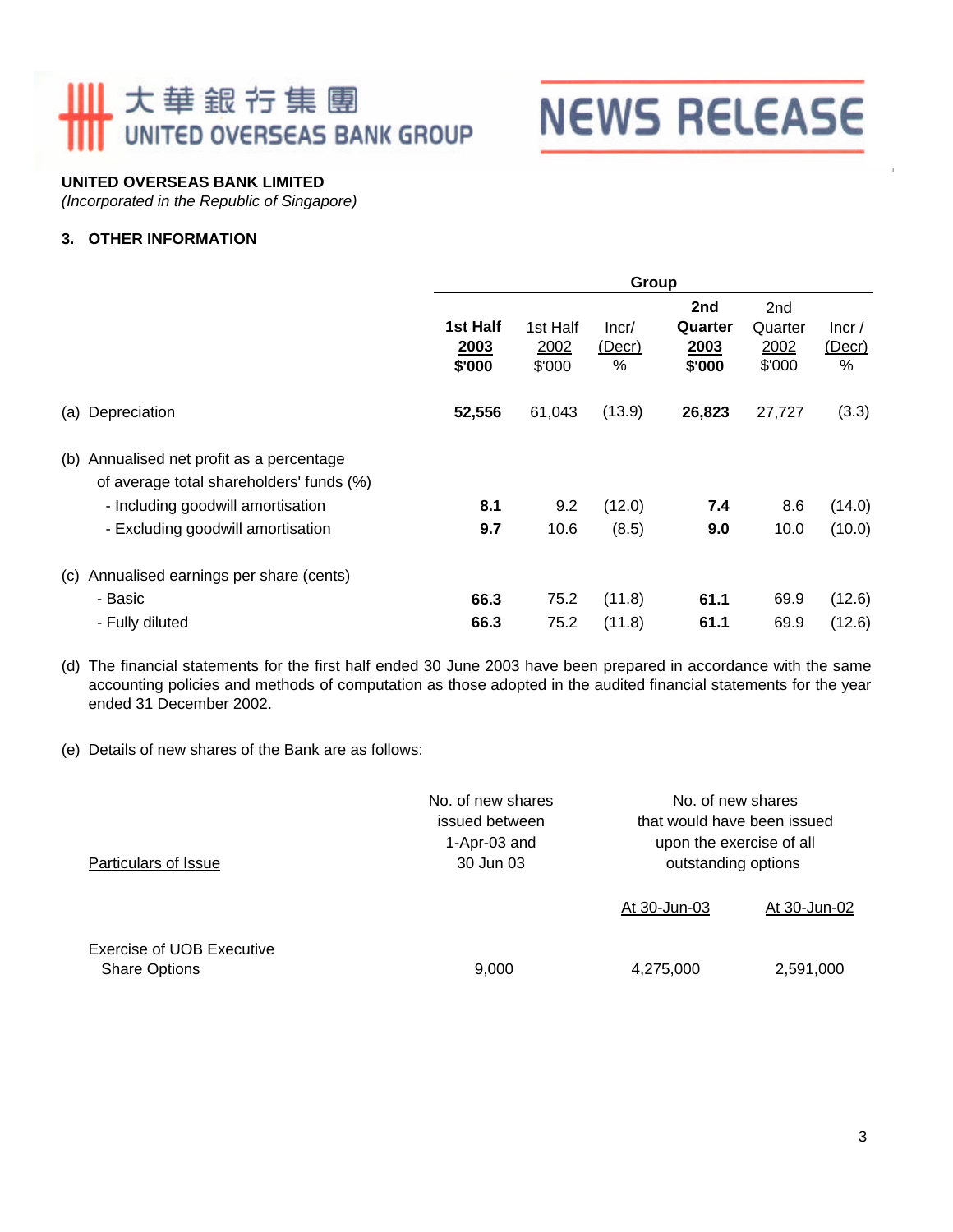## 大華銀行集團 UNITED OVERSEAS BANK GROUP

## **NEWS RELEASE**

#### **UNITED OVERSEAS BANK LIMITED**

*(Incorporated in the Republic of Singapore)*

#### **4. REVIEW OF PERFORMANCE**

The financial statements are prepared in accordance with Financial Reporting Standards and are expressed in Singapore dollars.

(a) The Group's operating profit, before goodwill amortisation and provisions ("Operating Profit"), increased 9.7% to \$1,039 million in the first half of 2003 ("1H03") compared to \$948 million in the first half of 2002 ("1H02"). The increase was mainly due to higher fee and commission income and higher other operating income, partially offset by lower net interest income. Despite the improvement in Operating Profit, the Group's net profit after tax decreased 11.9% to \$521 million in 1H03 compared to \$591 million in 1H02, mainly due to higher provision charges for loans and lower share of profit of associates.

Similarly, driven by higher fee and commission income and higher other operating income, the Group's Operating Profit for the second quarter of 2003 ("2Q03") increased 5.0% to \$520 million, from \$495 million in the second quarter of 2002 ("2Q02"). However, the Group's net profit after tax decreased to \$240 million in 2Q03 compared to \$275 million in 2Q02 mainly due to higher provision charge for loans and lower share of profit of associates.

(b) The increase in the Group's Operating Profit in 1H03 compared to 1H02 was driven mainly by higher total income. The Group's total income grew 6.9% to \$1,576 million in 1H03 from \$1,475 million in 1H02. The growth was largely contributed by higher other operating income resulting from higher gain on sale of government and investment securities, higher profit on foreign exchange, as well as higher fee and commission income mainly from investment-related and loan-related activities. These were partially offset by lower net interest income mainly due to lower loan margin and lower contributions from inter-bank money market activities as a result of the continued low interest rate environment and flat yield curve.

The Group's total operating expenses, comprising staff and other operating expenses increased 1.8% to \$537 million in 1H03 compared to \$527 million in 1H02. Staff expenses decreased 3.3% to \$262 million in 1H03 compared to \$271 million in 1H02, while other operating expenses increased 7.3% to \$275 million mainly to support increased advertising and promotion activities, as well as higher maintenance costs on premises and other fixed assets. These were partially offset by lower depreciation of fixed assets and lower rental expenses. The expense-to-income ratio improved to 34.1% in 1H03 from 35.7% in 1H02.

- (c) The Group's provision charges increased 68.5% to \$265 million in 1H03 compared to \$157 million in 1H02. The increase was mainly attributed to higher specific provisions made for loans, necessitated by the difficult and uncertain economic conditions as well as lower collateral value in a continued weak property market. In addition, provisions were also made for government securities as against a write-back in 1H02.
- (d) Share of profit of associates (before tax) declined 68.4% to \$30 million in 1H03, mainly due to a one-time exceptional gain recorded by United Overseas Land Limited arising from the sale of Tiong Bahru Plaza retail mall in 1H02, and no share of profit from Haw Par Corporation Limited which ceased to be an associate of the Group following the divestment exercise in December 2002.
- (e) The Group's loans and advances increased 1.5% from \$58,884 million as at 31 December 2002 to \$59,760 million as at 30 June 2003. Group non-performing loans ("NPLs") declined \$286 million or 5.0% to \$5,393 million as at 30 June 2003 compared to \$5,679 million as at 31 December 2002. Consequently, Group NPLs (excluding debt securities) as a percentage of gross customer loans decreased 0.6% point to 8.4% as at 30 June 2003. Of the total Group NPLs, \$2,847 million or 52.8% were secured by collateral, and \$3,386 million or 62.8% were in the Substandard category.